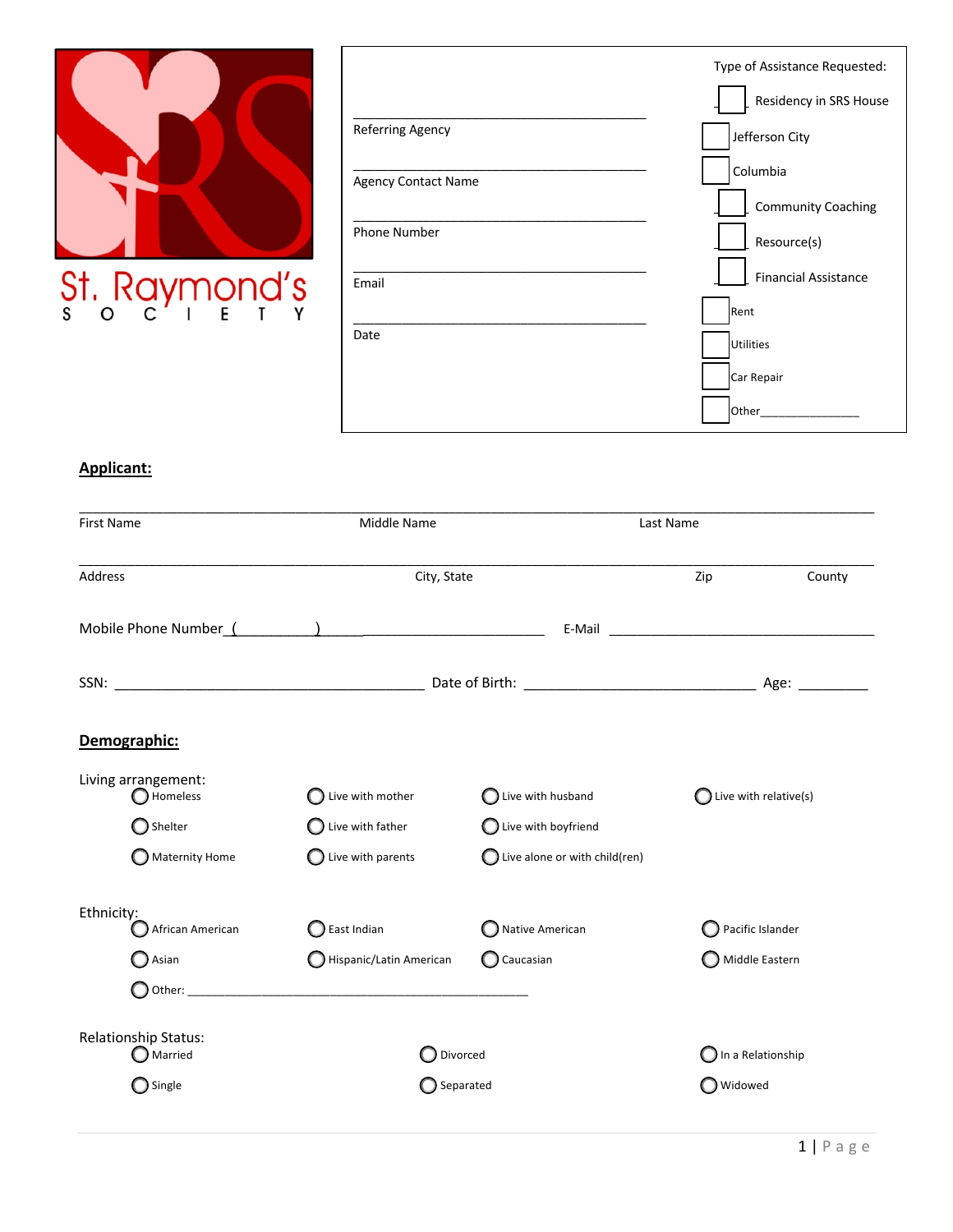Veteran:  $\bigcirc$  Yes  $\bigcirc$  No  $\qquad \qquad$  Have you ever been in foster care?  $\bigcirc$  Yes  $\bigcirc$  No

| High School diploma? $\bigcirc$ Yes $\bigcirc$ No GED? $\bigcirc$ Yes $\bigcirc$ No<br>Last grade or level of school completed? ___________                                           |
|---------------------------------------------------------------------------------------------------------------------------------------------------------------------------------------|
|                                                                                                                                                                                       |
| Driver's License? ● Yes ● No Own Vehicle? ● Yes ● No<br>Income:<br>How long? __________                                                                                               |
| <b>Additional Assistance:</b><br>TANF / SSI Medicaid UNIC SNAPS (food stamps)<br>HUD Childcare Assistance<br>$\prod$ Child Support                                                    |
| Religious Preference:<br>Atheist<br>$\bigcirc$ Christian<br>○ Hindu   ○ Jehovah Witness   ○ Jewish   ○ Mormon<br>Buddhist<br>$\bigcirc$ Wicca<br>$\bigcirc$ None<br>$\bigcirc$ Muslim |
|                                                                                                                                                                                       |
| <b>Pregnancy/Parenting:</b>                                                                                                                                                           |
| City and State of residence<br>Baby's Father's Name                                                                                                                                   |
|                                                                                                                                                                                       |
| List all other children:                                                                                                                                                              |
|                                                                                                                                                                                       |
|                                                                                                                                                                                       |
| Baby's Father's Name<br>City and State of residence                                                                                                                                   |
|                                                                                                                                                                                       |
|                                                                                                                                                                                       |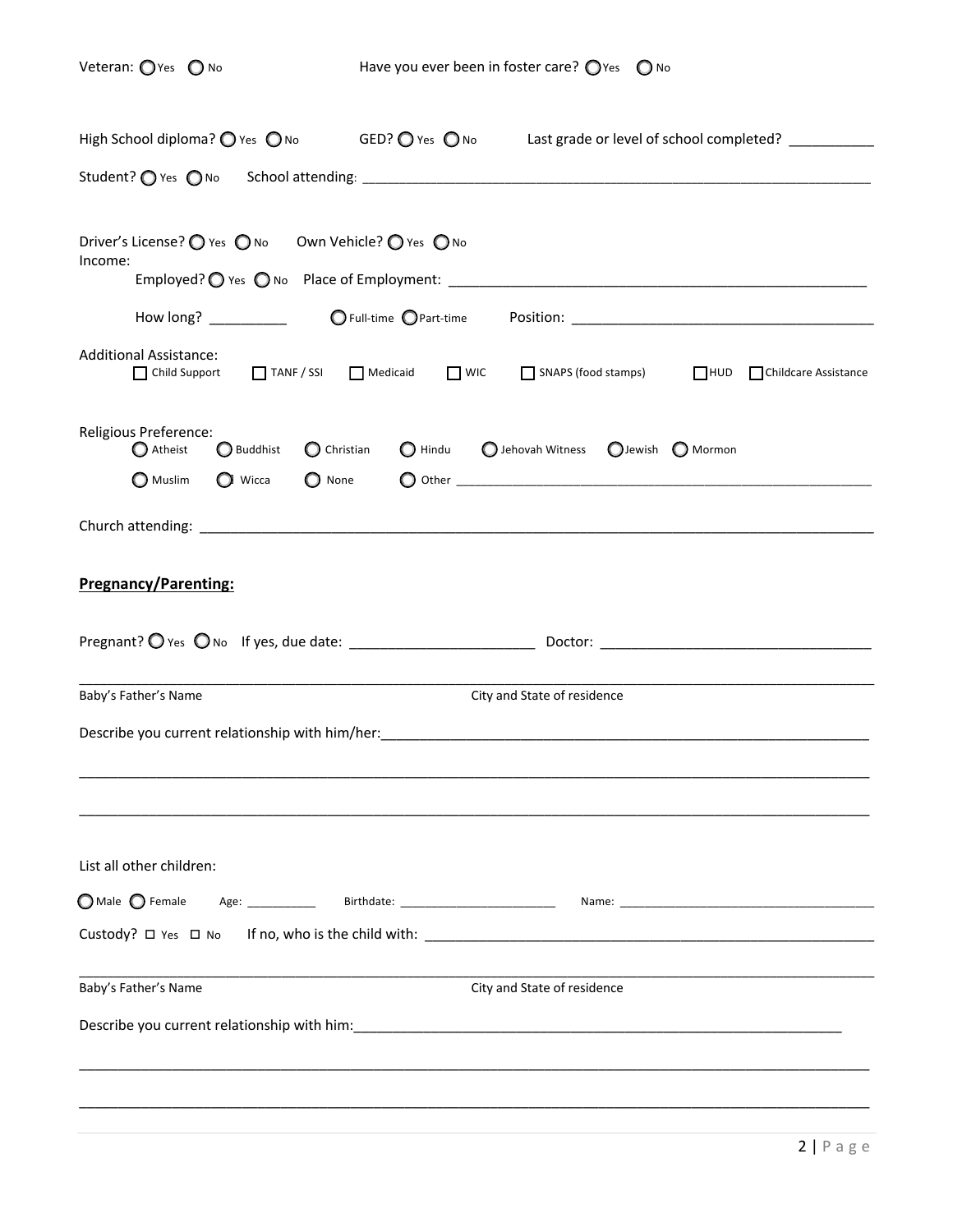| Receiving Child Support? ○ Yes ○ No     |                             |  |
|-----------------------------------------|-----------------------------|--|
| Paying Child Support?<br>O Yes ONO      |                             |  |
|                                         |                             |  |
|                                         |                             |  |
|                                         |                             |  |
| Custody? □ Yes □ No                     |                             |  |
|                                         |                             |  |
| Baby's Father's Name                    | City and State of residence |  |
|                                         |                             |  |
|                                         |                             |  |
|                                         |                             |  |
| Receiving Child Support? O Yes O No     |                             |  |
| Paying Child Support?<br>$O$ Yes $O$ No |                             |  |
|                                         |                             |  |
| $\bigcirc$ Male $\bigcirc$ Female       |                             |  |
| Custody? $\Box$ Yes $\Box$ No           |                             |  |
|                                         |                             |  |
| Baby's Father's Name                    | City and State of residence |  |
|                                         |                             |  |
|                                         |                             |  |
|                                         |                             |  |
| Receiving Child Support? ○ Yes ○ No     |                             |  |
| Paying Child Support?<br>O Yes ONO      |                             |  |

# *IF YOU ARE INTERESTED IN OUR RESIDENTAL PROGRAM OR COMMUNITY COACHING, SOME ADDITIONAL INFORMATION IS REQUIRED. PLEASE FILL OUT THE FOLLOWING AS HONESTLY AND COMPLETELY AS POSSIBLE. IF YOU ARE REQUESTING ANOTHER FORM OF ASSISTANCE, YOU MAY SKIP TO THE FINAL PAGE.*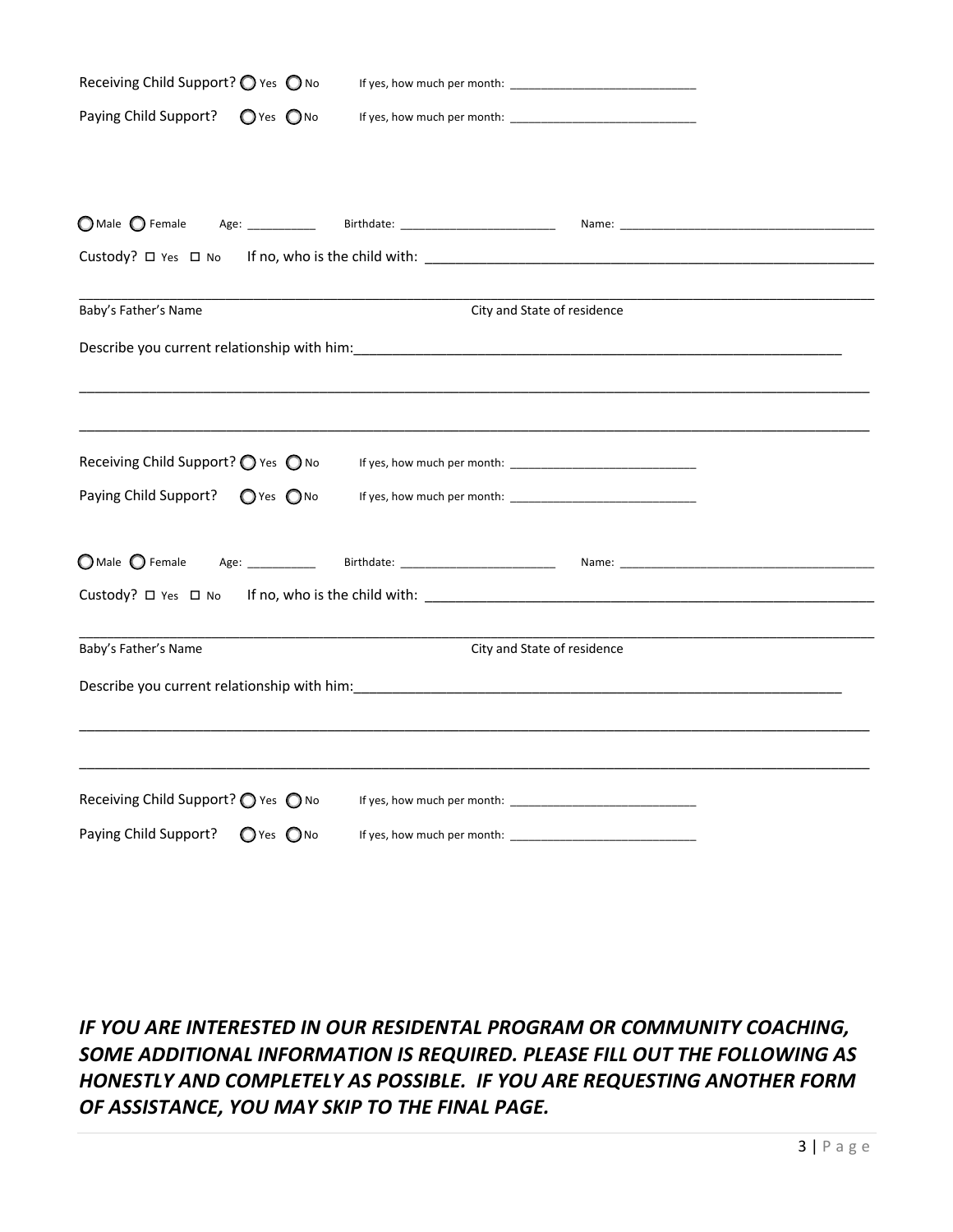### **Health History:**

| ,我们也不能在这里的时候,我们也不能在这里的时候,我们也不能在这里的时候,我们也不能会在这里的时候,我们也不能会在这里的时候,我们也不能会在这里的时候,我们也不                                    |
|---------------------------------------------------------------------------------------------------------------------|
|                                                                                                                     |
| Are you currently (recently) or have you ever been a victim of any type of abuse? $\bigcirc$ Yes $\bigcirc$ No      |
|                                                                                                                     |
| What type(s) of abuse? Nerbal Mental DPhysical Sexual How long ago? ________________________________<br>$\Box$ Past |
| <b>Legal History:</b>                                                                                               |
| Have you ever been convicted of a misdemeanor? O Yes O No If yes, describe: ________________________                |
|                                                                                                                     |
|                                                                                                                     |
|                                                                                                                     |
|                                                                                                                     |
|                                                                                                                     |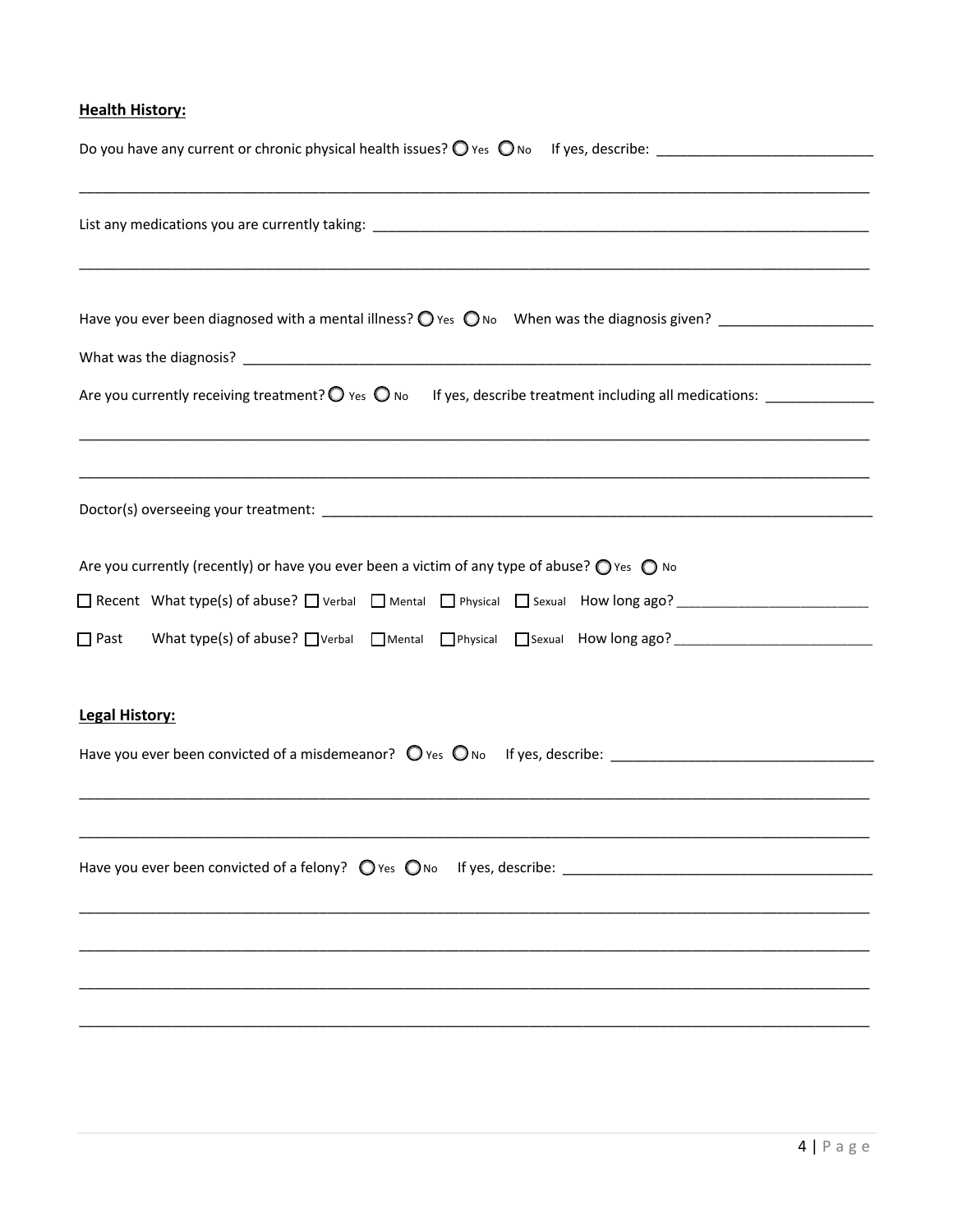#### **Addiction/Substance Abuse History:**

|                  | Are you currently (recently) or have you ever consumed alcohol? $\bigcirc$ Yes $\bigcirc$ No        |                                                                                                                      |  |
|------------------|-----------------------------------------------------------------------------------------------------|----------------------------------------------------------------------------------------------------------------------|--|
|                  | $\square$ Recent How often? $\square$ Daily $\square$ Weekly $\square$ Monthly $\square$ Rarely     |                                                                                                                      |  |
| $\Box$ Past      | How often? $\square$ Daily $\square$ Weekly $\square$ Monthly $\square$ Rarely                      |                                                                                                                      |  |
|                  |                                                                                                     |                                                                                                                      |  |
|                  |                                                                                                     |                                                                                                                      |  |
|                  | Are you currently or have you ever misused prescription medication(s)? $\bigcirc$ Yes $\bigcirc$ No |                                                                                                                      |  |
| $\square$ Recent | How often? $\square$ Daily $\square$ Weekly $\;\square$ Monthly $\;\square$ Rarely                  |                                                                                                                      |  |
| $\Box$ Past      | How often? $\Box$ Daily $\Box$ Weekly $\Box$ Monthly $\Box$ Rarely                                  |                                                                                                                      |  |
|                  |                                                                                                     |                                                                                                                      |  |
|                  |                                                                                                     |                                                                                                                      |  |
|                  | Are you currently or have you ever used illegal drugs? $\bigcirc$ Yes $\bigcirc$ No                 |                                                                                                                      |  |
| $\Box$ Recent    | How often? $\Box$ Daily $\Box$ Weekly $\Box$ Monthly $\Box$ Rarely                                  |                                                                                                                      |  |
| $\Box$ Past      | How often? $\Box$ Daily $\Box$ Weekly $\Box$ Monthly $\Box$ Rarely                                  |                                                                                                                      |  |
|                  |                                                                                                     |                                                                                                                      |  |
|                  |                                                                                                     |                                                                                                                      |  |
|                  |                                                                                                     | Have you ever been in an addiction treatment program? O Yes ONo How many programs?                                   |  |
|                  |                                                                                                     |                                                                                                                      |  |
|                  | Have you ever successfully completed an addiction treatment program? $\Box$ Yes $\Box$ O $\Box$     |                                                                                                                      |  |
|                  |                                                                                                     | What was the program called?<br><u> </u>                                                                             |  |
|                  |                                                                                                     |                                                                                                                      |  |
|                  |                                                                                                     |                                                                                                                      |  |
|                  |                                                                                                     |                                                                                                                      |  |
|                  |                                                                                                     |                                                                                                                      |  |
|                  |                                                                                                     | How long have you been "clean" or drug free? _________________ When was your last drug test? _______________________ |  |
|                  |                                                                                                     |                                                                                                                      |  |
|                  |                                                                                                     |                                                                                                                      |  |